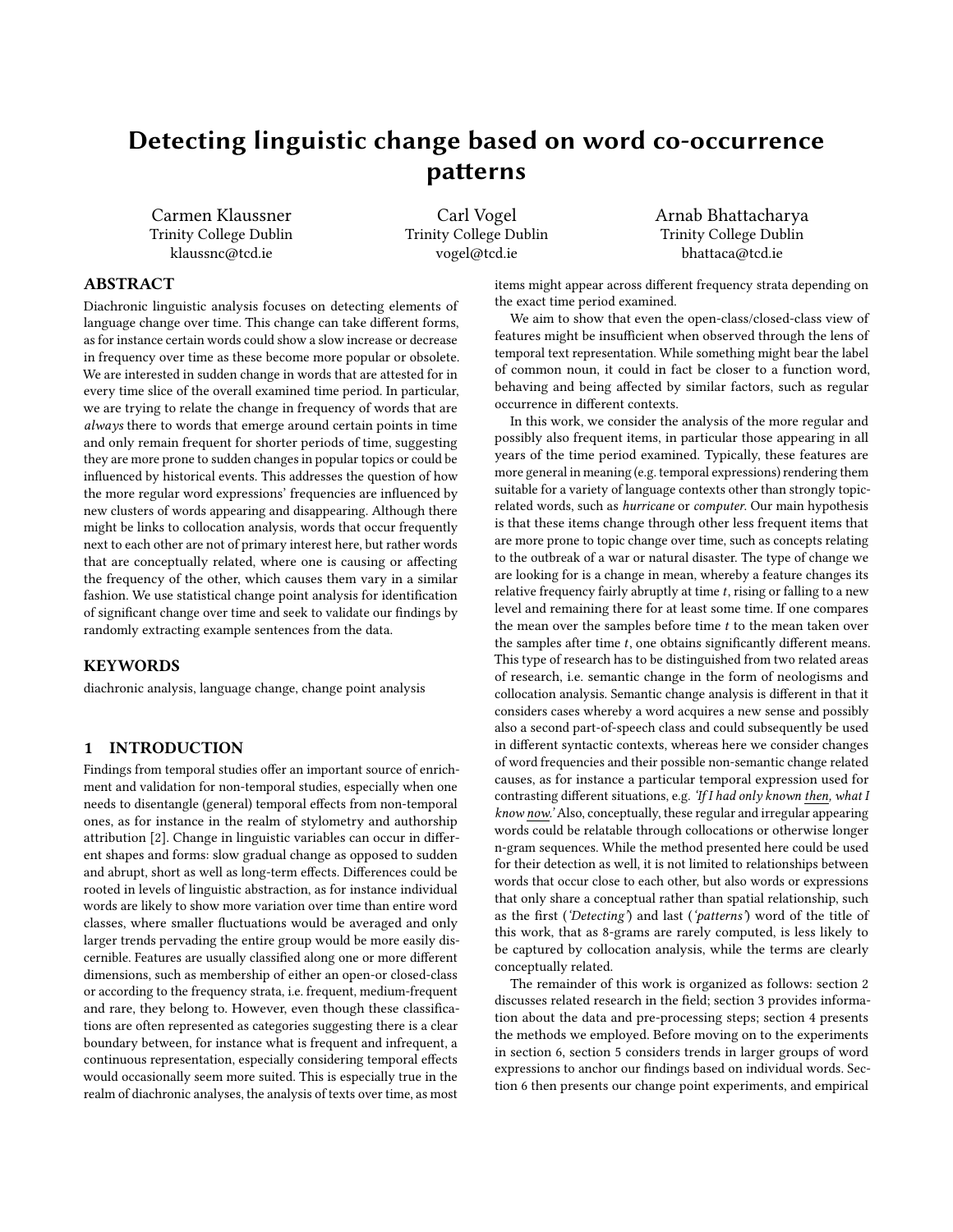validation of these through the actual data. We discuss these results in section [7](#page-6-0) and conclude the work in section [8.](#page-7-1)

# <span id="page-1-0"></span>2 PREVIOUS RESEARCH

Different areas of linguistic research consider the change of broader categories of words, such as frequency effects in syntax [\[1\]](#page-7-2), largely distinguishing between type and token frequency of a particular variable or category. Bybee and Thompson [\[1\]](#page-7-2) discuss three frequency effects that are important not only in shaping phonology and morphology, but also syntax; two effects are caused by high token frequency, which have adverse tendencies that can only be explained by considering the influence of the third frequency effect of high type frequency. A high token frequency of an item promotes its reduction, as visible in conventionalized contractions in English (I'm, can't). In contrast, the 'Conserving Effect' is visible with high token items, where the more the form is used the more it is strengthened, compare normalization of the English past tense of 'weep' from wept to weeped, compared to high frequency items, such as 'sleep' (slept). A syntactic example of this is the fact that pronouns, although derived from full noun phrases show much more conservative behaviour (e.g. case marking) due to their higher frequency. The type of change that is resisted in the high token frequency items is change on the basis of combinatorial patterns or constructions that are productive. "The more lexical items that are heard in a certain position in a construction, the less likely it is that the construction will be associated with a particular lexical item" [\[1,](#page-7-2) p.384]. This is observable in the ditransitive construction, which is only acceptable with very specific lexical verbs of high frequency, compare: " He told the woman the news" vs. "He whispered the woman the news" [\[1,](#page-7-2) p.385], where the verb tell is a lot more frequent than whispered. To a limited extent, this is also productive in that the construction can apply to a few new high frequency verbs, such as e-mailed or telephoned.

Hamilton et al. [\[4\]](#page-7-3) consider the function aspect of diachronic change by taking a closer look at global and local shifts in a word's distributional semantics in historical texts from English, French and German.<sup>[1](#page-1-2)</sup> For the local or *cultural shifts*, they use a local neighbourhood measure and for the global measure they compute the cosine distance between two word vectors capturing the co-occurrence statistics at consecutive time points  $t$  and  $t+1$ . Based on previous results in the literature, they predict that nouns are more likely to undergo change because of cultural shifts, whereas verbs are more likely to change because of regular semantic change. Across all languages as predicted, the local neighbourhood measure assigns higher rates of semantic change to nouns than verbs with the opposite applying to the global measure. This also remains the case, when adverbs and adjectives are included among the verbs, supporting previous results in the literature suggesting that adverbial and adjectival modifiers are often the target of regular or global linguistic change [\[4\]](#page-7-3).

The research presented by Kulkarni et al. [\[7\]](#page-7-4) considers change point analysis in the context of investigating statistically significant shifts of semantic change. They consider three different approaches,

one frequency based, whereby sudden changes in word usage are captured. The second one involves a syntactic time-series analysis, analyzing word's part-of-speech tag distributions and finally they construct a distributional time-series by considering contextual cues from word co-occurrence statistics. Using human evaluators to assess the performance of their models, they find the highest amount of agreement between annotators and method with respect to words that have undergone change is the distributional method with c.53% average agreement compared to c.22% (syntactic) and c.13% (frequency). Another change point oriented analysis was addressed by Riba and Ginebra [\[9\]](#page-7-5), which investigates a possible change in authorship of Tirant lo Blanc, identifying a clear single sudden change point that is supported by cluster analysis. Our work examines possible changes in features that are both regular in occurrence and highly frequent caused by features that are only highly frequent over a short period of time, similar to semantic cultural shifts, but for the difference that these words would not necessarily take on a new meaning.

#### <span id="page-1-1"></span>3 DATA

For this analysis, we consider a 100-year long extract from The Cor-pus of Historical American English (COHA) [\[3\]](#page-7-6).<sup>[2](#page-1-3)</sup> This is a 400-million word corpus, which contains samples of American English from 1810–2009 balanced in size, genre and sub-genre in each decade (1000–2500 files each). It therefore contains balanced language samples from fiction, popular magazines, newspapers and non-fiction books, which are again balanced across sub-genre, such as drama and *poetry*.<sup>[3](#page-1-4)</sup>

For this study, we selected all data from the years of 1880-1979 covering all genre of news, magazine, fiction and non-fiction. For most of the experiments, we only use the news section of the data, as it is most likely to contain the types of change we are targeting, though occasionally comparing to the other three genre. In order to arrive at a relative frequency count for each feature, we combine the individual files on a per year basis and relativize by the overall token count for that year. [4](#page-1-5) As features, we consider the set of word bigrams marked for syntactic context, e.g. the word like has different meanings depending on its context. It can be used as both a verb and a preposition, which should subsequently be treated as two separate items. We chose bigram size as it provides more context and is richer in meaning allowing us to discern more specific items of change than with unigram size. We decided against analyzing items of higher rank and abstraction, such as part-of-speech sequences as these are more difficult to evaluate, while word sequences offer more possibilities for human evaluation.

In order to extract part-of-speech (POS) features needed for syntactic word features, we used the TreeTagger POS tagger [\[8,](#page-7-7) [10\]](#page-7-8). Our new syntactic word features were then created by using the tag sequence as a suffix to the original word in context that gave rise to it. Thus, "He likes her" becomes "he.PP likes.VBZ her.PP".[5](#page-1-6) Items

<span id="page-1-2"></span> $^{\rm 1}$  Local or cultural shifts are deemed less regular and stable than global shifts, as they are caused by more changeable factors, such as new technologies, whereas global shifts are associated to regular semantic change, such as grammaticalization.

<span id="page-1-3"></span> $2$ free version accessible on: http://corpus.byu.edu/coha -last verified July 2017.

<span id="page-1-4"></span><sup>&</sup>lt;sup>3</sup>There is an excel file with a detailed list of sources available on: http://corpus.byu.edu/coha/–last verified July 2017.

<span id="page-1-5"></span> $^{4}$ In the case of higher sequence features, such as word bigrams the unigram token count is replaced by the unique bigram token count.

<span id="page-1-6"></span><sup>&</sup>lt;sup>5</sup>In this, the difference between the original word in context and the lemma of the word would primarily be reflected in verbs.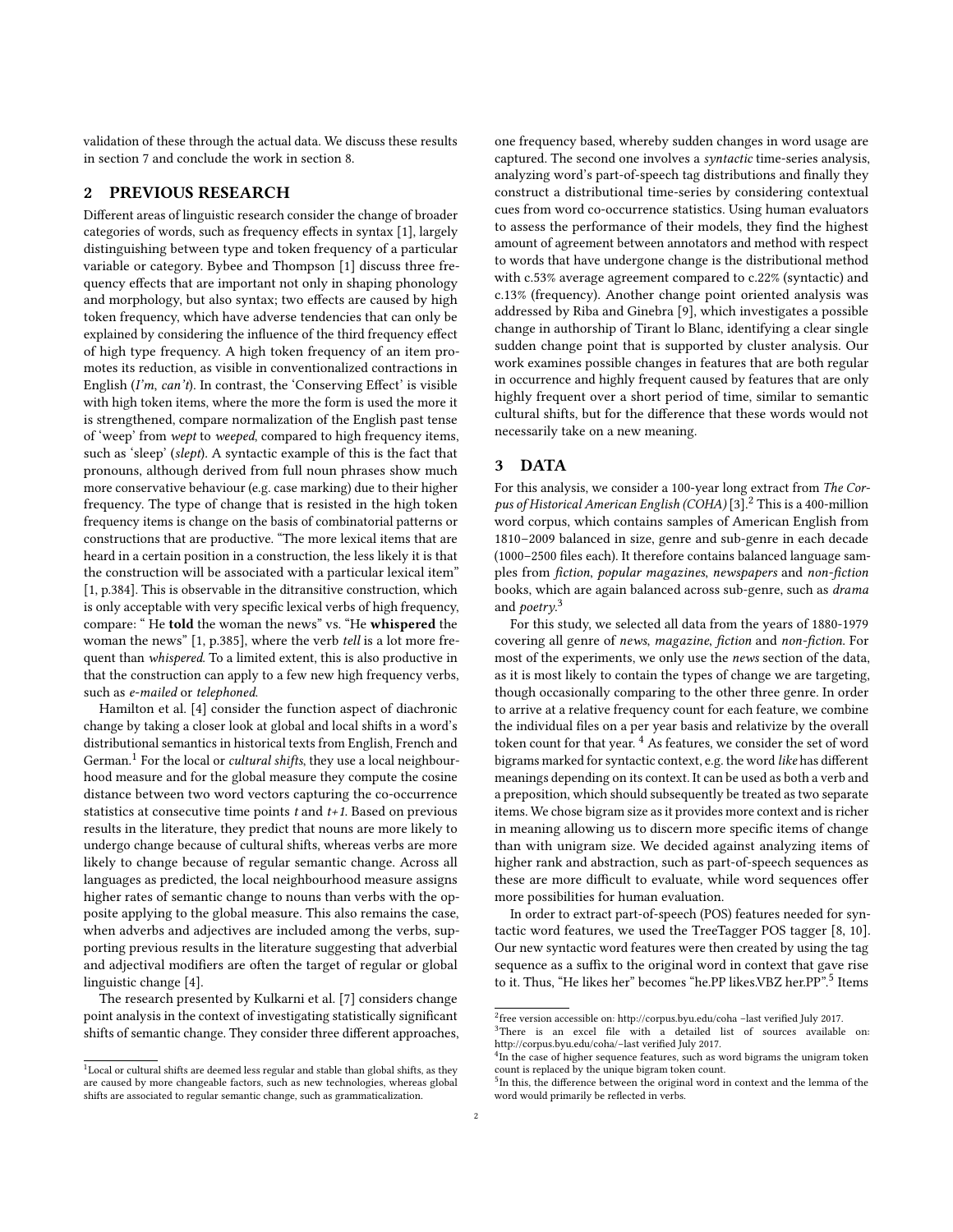are then joined to bigram sequences and each two syntactic word sequence is relativized by the total number of bigram sequences in that year. For this work, we are primarily interested in changes in common nouns, requiring us to extract these from all other types. We only retain adjective-noun or noun-noun combinations, as we expect the other types that can occur in noun phrases, i.e. determiners, proper nouns and pronouns to follow a different frequency distribution that might introduce noise.

<span id="page-2-2"></span>Figure 1: PCA results for the 10 highest associated bigrams.



#### <span id="page-2-0"></span>4 METHODS

In this section, we describe the methods used for initial detection of interesting constant features, our data exploration and the change point analysis.

#### <span id="page-2-4"></span>4.1 Detecting changing features

As we are interested in change in variables appearing in all time instances of a temporally-ordered data series, we consider only those bigram adjective-noun/noun-noun types that appear in all time slices and discard all others. Even when reducing the set of features to these constant noun types, some 350 sequences remain for examination. In order to discover interesting (and possibly related) features more easily, we first order them according to mean relative frequency and then use principal component analysis (PCA) on sets of 50 bigram features, as we have found estimation and later interpretation of components to be better, when the document-feature ratio is in favour of more samples. PCA is an unsupervised statistical technique to convert a set of possibly related variables to a new uncorrelated representation or principal components. This type of analysis groups features according to common variance patterns and can help to detect features that vary in a similar way. The results of running PCA on the 50 most frequent noun-noun/adjective-noun

sequences are 50 new components that group related features to-gether.<sup>[6](#page-2-1)</sup> A feature can be negatively or positively related to a new component. The components themselves account for decreasing proportions of variance, e.g. in this case the first component accounts for 25% and the second component for 12% of the variance with the rest being more broadly spread out. Inspection of first principal component allows for discovery of the three highest associated items: last week, last year and next year with very similar weights: 0.259558004, 0.256880159 and 0.252325884 respectively (Figure [1\)](#page-2-2).



<span id="page-2-3"></span>Figure 2: 19th/20th century corpus: word bigrams 'last year' and 'last week' shown over different genre types: news, magazines, fiction and non-fiction.

Figure [2](#page-2-3) shows two of the features: last year and last week. Both display rather sudden changes around 1920, albeit for different genre, 'last year' becomes more frequent in the news domain and after that magazines, while for 'last week', the order is reversed: first magazines and then news.

#### 4.2 Type-token analysis

In order to understand the underlying development in the data better, yielding a more informed analysis, we explore some methods

<span id="page-2-1"></span> ${}^{6}$ For this experiment only, we took logarithms of relative frequencies before applying PCA.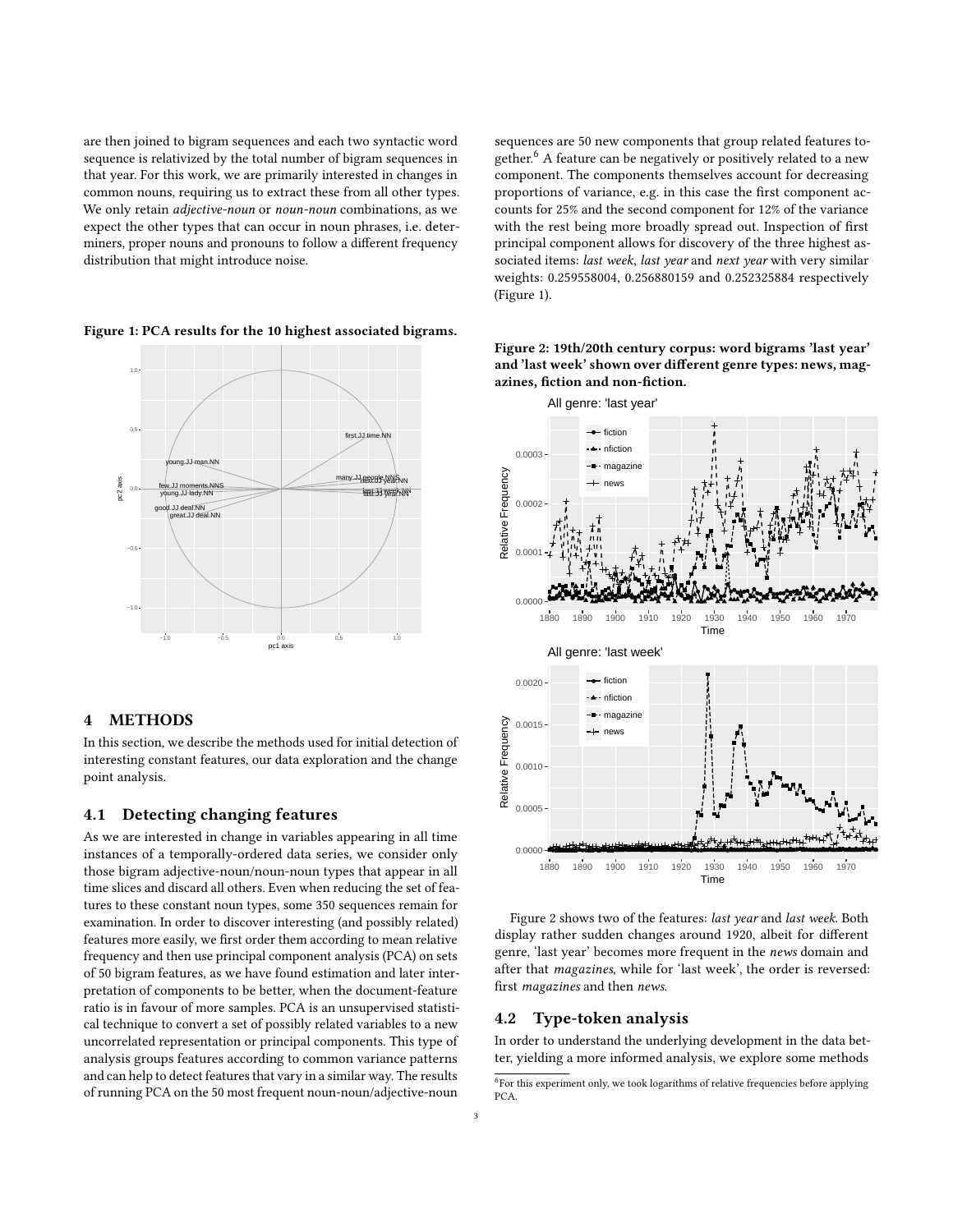inspired from data analysis in the financial sector, Rate of Change (RoC). The methods described here are used in section [5.](#page-3-0) In particular, we are interested in what way different groups of features change over time with respect to different quantities. For this, we consider two basic linguistic measures, type-token ratio (TTR) calculated as the number of types in a particular category divided by all the number of tokens and a type-vs-all-types ratio (TYPR), whereby we compare the number of types in a particular category to all types. Further we combine these two ideas with the RoC in order to gain insights in how types of features not only change over time, but are related to the respective previous time instance.

The log RoC is defined as, the value of the variable  $V_t$  today divided by the value yesterday  $V_{t-1}$  as shown in eq. [1.](#page-3-1) Thus, this is showing how a particular value changes, for instance from one year to the next.

<span id="page-3-1"></span>
$$
RoC_{\text{ln}} = \ln\left(\frac{V_t}{V_{t-1}}\right)
$$
 (1)  
For most of the analysis, we use simple TTR and TYPR, except

for figure [5,](#page-4-1) for which a slightly modified version of the RoC is used. Rather than having the current value at time  $t$  in the numerator, we consider the set of linguistic types that two time points have in common, as shown in Eq. [2.](#page-3-2) Thus,  $|types_{yt}| \cap |types_{yt-1}|$  refers to the size of the group of features found in year  $y_t$  and  $y_{t-1}$  with respect to the number of tokens in  $y_{t-1}$ . The second version, shown in eq. [3](#page-3-3) relativizes with respect to the number of total types in  $y_{t-1}$ . In the following, we refer to these to measures as TTR' and TYPR' to distinguish these from static type-token ratios. As is common with financial data to achieve symmetry between decrease and increase, we take natural logarithms.

<span id="page-3-3"></span><span id="page-3-2"></span>
$$
TTR'_{y_t} = \ln\left(\frac{|types_{y_t}| \cap |types_{y_{t-1}}|}{|token_{y_{t-1}}|}\right) \tag{2}
$$

$$
TYPR'_{y_t} = \ln\left(\frac{|types_{y_t} \cap |types_{y_{t-1}}|}{|types_{y_{t-1}}|}\right)
$$
(3)  
These two measures allow us to observe how the broader cate-

gories behave with respect to feature types and what proportion these take of either all types or tokens.

#### 4.3 Change-point Detection

Change point analysis is the analysis of a time-series with the aim to detect specific points  $t$  in time that separate the points before and after it with respect to some criterion. More formally, aspects of change point analysis can be defined as follows: given a time-series {*y<sub>t</sub>* : *t* ∈ 1,...*n*}, a change point occurs if there exists a time *k*, where 1 ≤ *k* ≤ *n* − 1 such that the distributions of *lu*, *u* \ and where  $1 \leq k \leq n-1$ , such that the distributions of  $\{y_1...y_k\}$  and  $\{y_1...y_k\}$  are different with respect to some criterion i.e. change  ${y_{k+1}...y_n}$  are different with respect to some criterion, i.e. change<br>in mean change in regression or change in variance For this analysis in mean, change in regression or change in variance. For this analysis, we are primarily interested in changes in mean as these would signal a higher or lower average usage of a feature with respect to an earlier time period, while for instance a change in variance would indicate greater or lesser variability in how a feature is used. As we are interested in long-term change, that lasts at least 10 years or so we require a change point detection technique that is less volatile to short-term fluctuations in the data. For our experiments, we chose the approach by James et al. [\[5\]](#page-7-9), originally used for breakout

detection in cloud data in the presence of anomalies.<sup>[7](#page-3-4)</sup> The proposed approach ('E-divisive with Medians'(EDM)) is a non-parametric technique using medians and estimating the statistical significance of a change point through a permutation test. We found this technique to return fewer change points that were more spread out than distribution based change point methods, rendering it even more desirable as our data is not always normally-distributed. We found that using transformations occasionally smooths over interesting developments making these less desirable to use in this context.

### <span id="page-3-0"></span>5 DATA EXPLORATION

In the following section, we look at unigram and bigram instances of both function and content types to gain an intuition about general trends in the data. We begin by exploring changes in type and token relations in unigrams of both a function (determiner) and a content (noun) category. For the determiner category, we considered both instances corresponding to ⟨ DT⟩ and ⟨ WDT⟩, thus both the.DT and which.WDT in contexts, such as 'Which/The book...'.

<span id="page-3-5"></span>Figure 3: News corpus: determiner types divided by total tokens(TTR) or types (TYPR).



Figure [3](#page-3-5) shows the number of determiner types with respect to all types/all tokens over time. The top line shows a sharp decrease in 1920 for the determiner vs. all types ratio, with this being also visible but less pronounced for the type-to-token ratio. One aspect that needs to be taken into account in this context is the influence of types attested for in all time instances. We refer to these as the 'universally' constant types to distinguish between these and the types that are 'partially' constant appearing in a few consecutive years but not in all.<sup>[8](#page-3-6)</sup> The shortest span of constancy is two instances (years), which we refer to here as 'pairwise' constancy. The concept of constancy in itself has to be distinguished from possible associated frequency distributions. A feature could appear in all time instances and be therefore constant, but might vary considerably with respect to its relative frequency. With respect to determiners, the proportion of constant determiners of all occurring determiners is relatively high indicating that other constancy types shared less

<span id="page-3-4"></span> $^7\mathrm{This}$  is implemented in the R package  $ecp$  [\[6\]](#page-7-10).

<span id="page-3-6"></span> $8By$  'universally' the span of our entire data set is meant rather than any data and time space that could be examined in this way.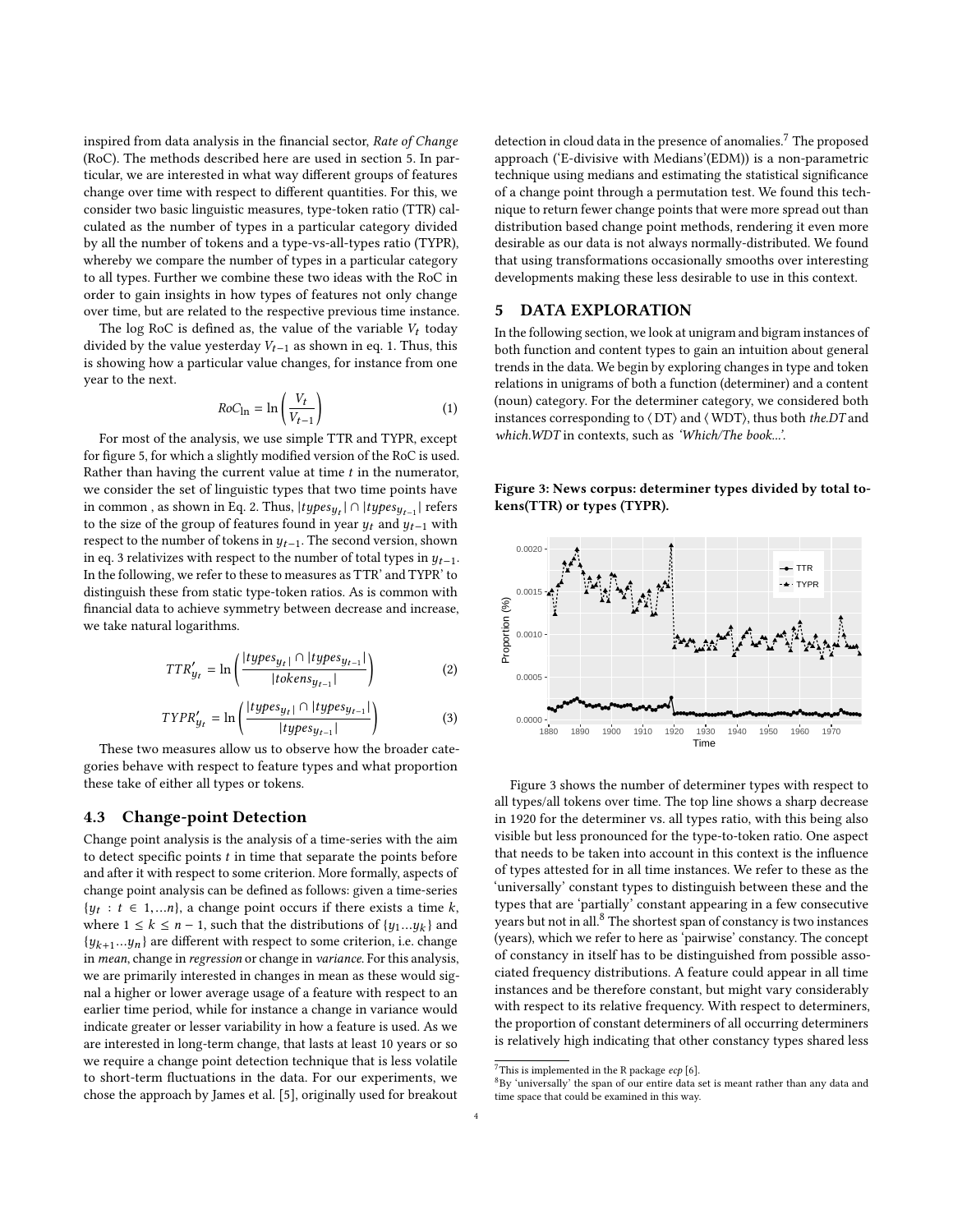of the variation observed in figure [3.](#page-3-5) Thus, as would be expected with a true function category, most of its types account for a high proportion of all of its types as well as variation in frequency over time. With the noun category, in this case only considering singular and plural common nouns the situation is somewhat reversed. All common noun types account for c. 38% of the entire token variety, but only 0.05% of these are types that are universally constant. Similarly, the non-universally constant types also account for most of the tokens, indicating that variety rather than constancy of types is predominant here. So we expect the proportions of universally constant features to behave differently for nouns and determiners. We test this by subtracting the proportion of constant determiner types of all types from the proportion of all determiner types of all types for each year and compare these differences using the Wilcoxon signed rank test to the same quantities for nouns. The difference in means over these yearly differences is significant, meaning that universally constant types behave differently in each group. Conversely, comparisons based on the complement of those universally constant features is also significant. In terms of frequency changes, one can observe a sharp drop in tokens (TTR) and a slightly more temperate downward curve in types (TTYR) after 1920.

<span id="page-4-2"></span>Figure 4: News corpus: adjective-noun types divided by all unigram types/tokens.



As a final step, we consider word bigram sequences, in particular the group of bigrams comprised of either adjective + common noun (plural/singular) or bigrams of only common nouns (plural/singular). Figure [4](#page-4-2) shows the adjective-noun bigram types with respect to all types/all tokens. Interestingly, although the common noun unigram types are decreasing over time, these bigram types are increasing in proportion to both all types and tokens. The universally constant features in this set are very limited in this subgroup and largely all variation is accounted for by partially constant features.

Figure [5](#page-4-1) shows the pairwise 'appearing' features, i.e. those features found at time  $t$ , that are not at time  $t - 1$  with respect to all types (TYPR')/tokens (TTR') at time  $t - 1$ . As is observable, there is a comparatively large increase of new features in 1920 and a somewhat smaller increase again at c. 1939. This indicates that there might be new concepts emerging for this feature type that have not been there previously. The variation found with respect <span id="page-4-1"></span>Figure 5: News corpus: pairwise appearing adjective-noun types against all types/tokens.



to these groups might only be found in this particular domain of news articles, where language might be more variable than in other domains, such as fiction or non-fiction. Thus, one would not necessarily expect these findings to translate to other genres.

# <span id="page-4-0"></span>6 CHANGE-POINT EXPERIMENTS

Based on the exploratory analysis described in section [4.1,](#page-2-4) we chose 'last year' as our variable of interest and determine by change point analysis whether there is an abrupt sort of change as opposed to a more gradual trend. Figure [2](#page-2-3) shows two adjective-noun phrase bigrams, 'last week' and 'last year'. Both are universally constant over both the news and magazine corpus, but not constant for fiction and non-fiction.

## 6.1 Discovery of Related Variables

Given our variable of interest, we seek to find variables that display similar change or as we hypothesise are somewhat responsible for the change observed in that universally constant feature.

Our set of suitable candidate variables comprises the set of bigram adjective-noun/noun-noun combinations, that in contrast to our main variable need not be universally constant, but might only turn out to be partially constant over the entire time span. Each variable's frequency in the group is relativized with respect to the entire token count for the respective year.

The very first step in this is to run a change point analysis for 'last year' over the entire 100-year span in order to ascertain the exact point of change. As could be observed from figure [2,](#page-2-3) a change happened a little after 1920 with the period afterwards giving rise to a higher frequency pattern than the years leading up to it. One then chooses an interval of a certain length after the change point to limit the number of candidate features for examination. The rationale in this case being that given a rise in frequency after the change point one would expect correlated features to be partially constant for at least a certain period of time afterwards, e.g 10 years. We therefore extract the partially constant features for this time period only. We then take the remaining features and calculate their individual change points over the entire 100-year period. Given all change points over all features, these are divided into three different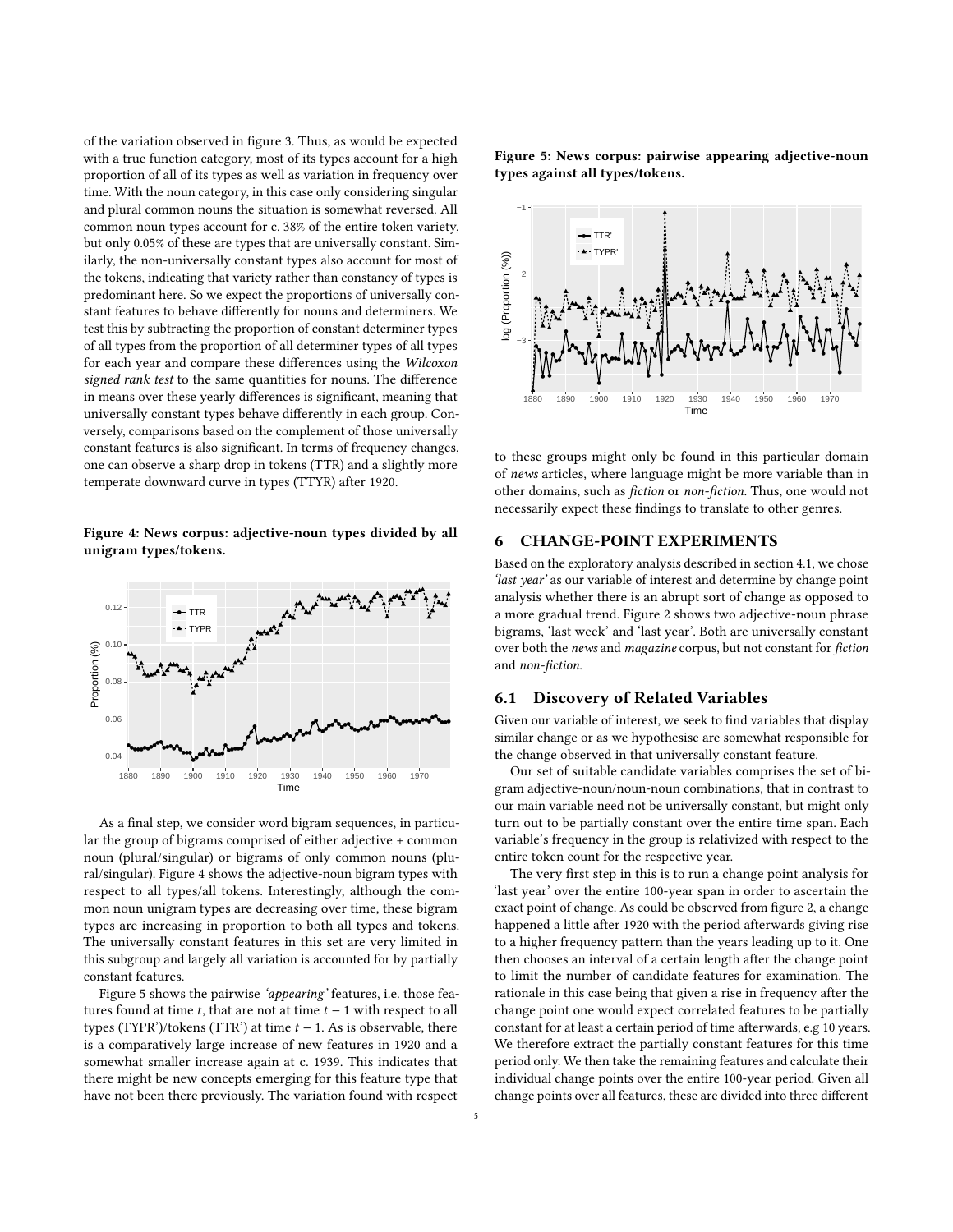| No. | 1920-1930           |         | 1930-1940           |         | 1940-1950               |         | 1950-1960               |         | 1960-1970            |         |
|-----|---------------------|---------|---------------------|---------|-------------------------|---------|-------------------------|---------|----------------------|---------|
| 1.  | first half          | 0.88    | first quarter       | 0.85    | first year              | 0.8     | automobile industry     | $-0.87$ | other countries      | $-0.76$ |
| 2.  | floor leader        | 0.85    | second quarter      | 0.83    | international law       | $-0.76$ | european countries      | $-0.82$ | government officials | $-0.75$ |
| 3.  | first quarter       | 0.84    | common stock        | 0.82    | other words             | $-0.72$ | democratic leaders      | 0.81    | political parties    | $-0.7$  |
| 4.  | recent weeks        | 0.55    | current year        | 0.82    | public utility          | $-0.66$ | british government      | $-0.74$ | european countries   | $-0.69$ |
| 5.  | current year        | 0.77    | first time          | $-0.74$ | international relations | $-0.65$ | overwhelming majority   | 0.7     | political leaders    | $-0.66$ |
| 6.  | farm relief         | 0.76    | tomorrow morning    | 0.67    | national policy         | $-0.61$ | last week               | 0.69    | other words          | $-0.64$ |
| 7.  | same period         | 0.75    | first half          | 0.65    | late today              | $-0.6$  | british empire          | $-0.62$ | open market          | 0.59    |
| 8.  | automobile industry | 0.75    | same period         | 0.64    | near future             | $-0.57$ | floor leader            | $-0.62$ | low prices           | 0.57    |
| 9.  | weather conditions  | 0.73    | stock market        | 0.63    | european countries      | 0.53    | american people         | $-0.6$  | american government  | $-0.57$ |
| 10. | same time           | 0.72    | low prices          | 0.63    | oil production          | 0.53    | other countries         | $-0.55$ | vice president       | 0.55    |
| 11. | executive session   | 0.72    | american people     | $-0.62$ | american people         | $-0.51$ | next year               | 0.54    | other nations        | $-0.53$ |
| 12. | whole world         | $-0.71$ | business conditions | 0.61    | political parties       | $-0.51$ | next month              | 0.54    | present conditions   | $-0.53$ |
| 13. | second quarter      | 0.69    | present time        | 0.6     | low prices              | 0.5     | current year            | $-0.54$ | third quarter        | 0.51    |
| 14. | motion picture      | 0.67    | whole world         | $-0.58$ | last week               | 0.49    | last summer             | 0.53    | several occasions    | $-0.51$ |
| 15. | vice president      | 0.66    | last week           | 0.58    | vice president          | 0.45    | disarmament conference  | 0.53    | war debt             | $-0.5$  |
| 16. | american people     | $-0.65$ | law enforcement     | 0.56    | crude oil               | 0.45    | first year              | 0.52    | past week            | $-0.5$  |
| 17. | first year          | 0.65    | good business       | 0.55    | next year               | 0.45    | crude oil               | 0.51    | american people      | 0.46    |
| 18. | recent years        | 0.63    | present indications | 0.54    | next few                | $-0.45$ | present time            | $-0.46$ | farm products        | 0.46    |
| 19. | american government | $-0.62$ | past year           | 0.53    | present conditions      | $-0.45$ | recent years            | 0.45    | large majority       | $-0.45$ |
| 20. | public interest     | $-0.6$  | near future         | 0.52    | recent months           | 0.43    | political leaders       | $-0.45$ | present time         | $-0.44$ |
| 21. | important factor    | 0.6     | income tax          | 0.48    | stock market            | $-0.42$ | international relations | $-0.45$ | foreign countries    | $-0.44$ |

<span id="page-5-2"></span>Table 1: Correlation between 'last year' and chosen features. Universally constant features are marked in italics.

groups of features, those whose change points occur before the main feature's change point (in this case 'last year'), those whose occur exactly at the same time and those whose occur after. Only those features that change significantly with respect to their mean within 10 years before or after the main feature' change are retained, the reason being that we deem it unlikely that those changes more remote in time would be related. Using the present method for detection, features usually do not have more than one change point and in the cases that they have two, these are separated by a time span of at least 20 years. A change point indicates a change in mean and what follows could either be an increase or a decrease in frequency.[9](#page-5-0) As we only focus on features with similar trends, we discard those with an opposing trend to our candidate feature, by calculating the correlation between 'last year' and each feature over the interval covering 15 years on either side of a feature's change point and only retaining those features for which this correlation is positive.[10](#page-5-1) In the present case, the specifications were set as follows: the change point for 'last year' was estimated at 1923, so we choose the interval spanning the years 1924-1934 to look for features that are constant over this period of time. We would not expect the exact time frame to be of high importance, as one would expect most features to level off more gradually over time. After discarding features not constant over this interval, 103 features are left, where at least 22 of these are also temporal expressions. In fact, when we consider the universally constant adjective-noun combinations that are constant over the entire 100-span, the majority of these turn out to be temporal expressions (12/16). The fact that not more features are constant over the entire span hints at the domain being somewhat volatile with respect to content sequences.

Table [1](#page-5-2) shows the highest pairwise correlations (either negative or positive) between 'last year' and each of the 104 features over smaller intervals of 10 years from 1920 to 1970, where the universally constant features are marked in italics. The first interval covers a few years before the change point and a few years

after that, so somewhat of a transition period where different concepts have similar trends to 'last year'. There are a few temporal expressions and politically/industry-related terms, such floor leader, executive session,vice president and automobile industry and a few expressions (possibly temporal), that would probably be anchored more strongly in the business context, such as first quarter and second quarter. The second time window spanning 1930-1940, features various concepts related to the stock exchange and business, such common stock, stock market, business conditions and income tax as well as a few temporal expressions possibly used in this context, such as first quarter and second quarter. Interestingly, over the next time span covering 1940-1950, for instance stock market goes from being reasonably positively correlated (0.63) to being negatively correlated (−0.42). and other concepts, such as european countries and oil production take precedence instead. In the next time window (1950-60), the highest rated concepts are negatively correlated with 'last year', this effect becoming even stronger in the very last time frame of 1960-70. Overall, we interpret this to mean that very different concepts come to be used with 'last year' than provided the basis for this set of correlated features. Certain events, such the surprising wall street crash in 1929 could have caused temporal expressions to gain more prominence and created an atmosphere of immediacy that at least in the news world made the use of temporal expressions more likely. With WWII and the cold war shortly following, this might have kept the temporal dimension palpable. When we examine the list of change points, including the ones more than 10 years after 'last year', it is noticeable that a few expressions' points of change lie very close together, for instance stock market, preferred stock, financial position, first quarter and third quarter all change in either the year 1915 or 1916 and in 1945 or 1946. Figure [6](#page-6-1) depicts this overlap in increase after the first change point and return to initial mean frequency pattern after the second change point.

Another aspect that is noticeable in the results is that various temporal expressions appear in the list of features highly correlated with 'last year'. This suggests that temporal expressions in general increased in usage over time with respect to this genre. Figure [7](#page-6-2) shows a few of the expressions from table [1.](#page-5-2) All seem to increase

<span id="page-5-0"></span><sup>&</sup>lt;sup>9</sup>We focus on synonymous changes and causes here, i.e. the parallel increase of two features together, rather than assuming that a decrease in one feature causes an increase in the other feature, although this would also be a valid scenario. <sup>10</sup>We used the Spearman rank coefficient for this, as available from the core R package.

<span id="page-5-1"></span>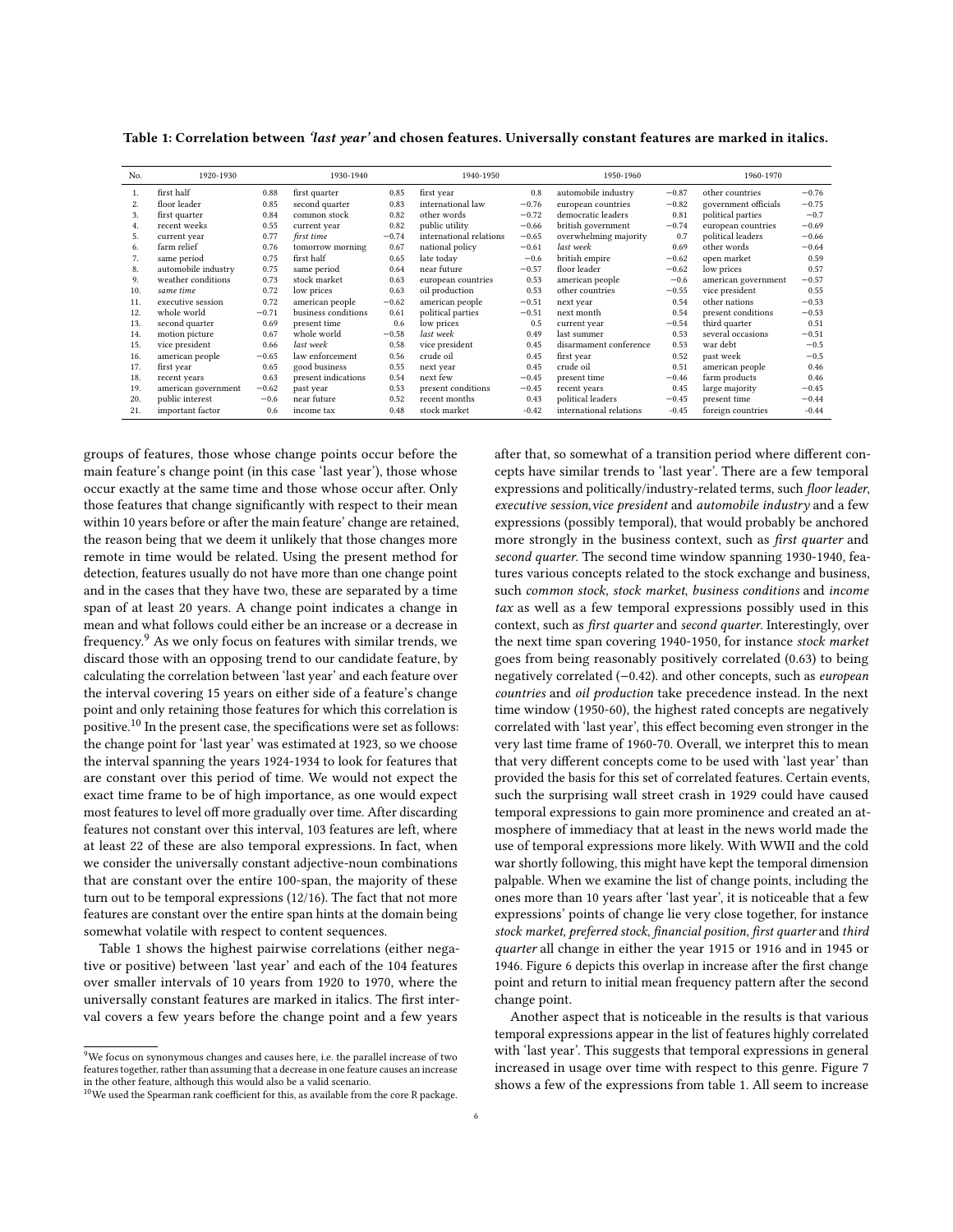<span id="page-6-1"></span>Figure 6: News corpus: relative frequency of items with change points around 1915-16 and 1945-46.

<span id="page-6-2"></span>

●

●

●

●

● ● ●

●

●●●● ● ●●● ●●● ● ●

●● ● ● ●

●

● ● ● ●●● ● ● ●● ● ●●●

●

●

●

0.00000 2.5. AVAILABLE ADAPTER TO THE RESIDENCE OF A RESIDENCE OF A RESIDENCE OF A RESIDENCE OF A RESIDENCE OF A RESIDENCE OF A RESIDENCE OF A RESIDENCE OF A RESIDENCE OF A RESIDENCE OF A RESIDENCE OF A RESIDENCE OF A RESID

1880 1890 1900 1910 1920 1930 1940 1950 1960 1970 Time

● ● ● ● ● ●



in frequency over time. However, correlation analysis might be a little volatile in that smaller spans of the entire period are not representative of the overall correlation. For this reason, we seek to validate our results further, which will be done in the next section.

#### 6.2 Validation of Results

● ● ● ● ●●

0.00005

Relative Frequency

Relative Frequency

0.00010

●

●

tock marke first quarter rred stock hird quarter financial position

> ● ● ● ● ● ● ● ●

● ●●

As the final part of this analysis, we seek to further validate our results. One part of this is to see whether this effect also exists in less changeable genre, such as fiction. Thus, we repeat the exact same experiment, but using the fiction corpus as a basis rather than the news corpus. We first estimate possible change points on the basis of the new corpus. Interestingly, the change point for 'last year' in the fiction genre happens earlier, around 1917. There seems to be a lot less variety in adjective-noun combinations as the partially constant features over 1918-1928 only add up to 27. Of these 27, only 9 are positively correlated to 'last year' based on a span of  $\pm$ 15 around their individual change point.

However, only good evening, little girl, good night, good time and very well are actually positively correlated with 'last year' over an



<span id="page-6-3"></span>Figure 8: Fiction corpus: relative frequency of highest 'last year' correlated features in the fiction genre.

interval of  $\pm$  15 years around its own change point, with the highest correlation being around 0.4. Figure [8](#page-6-3) shows them side-by-side with 'last year'. This suggests that the temporal aspect has not grown as much in importance in this genre and is less closely linked to adjective-noun types as it seems to be the case in the news domain.

In order to validate this in the news data, we consider actual language samples for co-occurrence of items highly correlated with 'last year'. We randomly extract sentences containing 'last year' and observe what concepts co-occur in the same sentences. We take ten samples each from before 1923 (1910-1920), immediately after (1924-1934) and again at a later stage (1950-1960).

Table [2](#page-7-11) shows salient concepts occurring in the same sentence as 'last year' for all three time periods. The number in bracket indicates in how many sentences of the ten selected ones the term occurred. The terms occurring in the first time span are mostly related to elections and governments with some more general political topics, such as company and wages entering into it as well. The second time span set around the change in 'last year' seems to contain almost exclusively stock exchange related news items. The final period, set after the end of WWII contains very mixed samples from sports, to international politics, companies and space programs. Although extracting a few random samples from a large set of texts cannot provide very fixed conclusions, these results seem to support our earlier findings of a strong correlation between stock exchange related items and the temporal expression 'last year' during a particular time period, where this seems to have dominated the news. In order to see to what extent this effect generalizes to other temporal expressions, we need to analyze these separately.

## <span id="page-6-0"></span>7 DISCUSSION

We have reported an exploratory analysis to investigate the relationship between temporal expressions, such as 'last year' and temporally less stable word expressions that appear and disappear over time. We hypothesized that these fluctuating words that are more strongly connected to current events would somewhat influence the rise in frequency of more stable concepts, such as